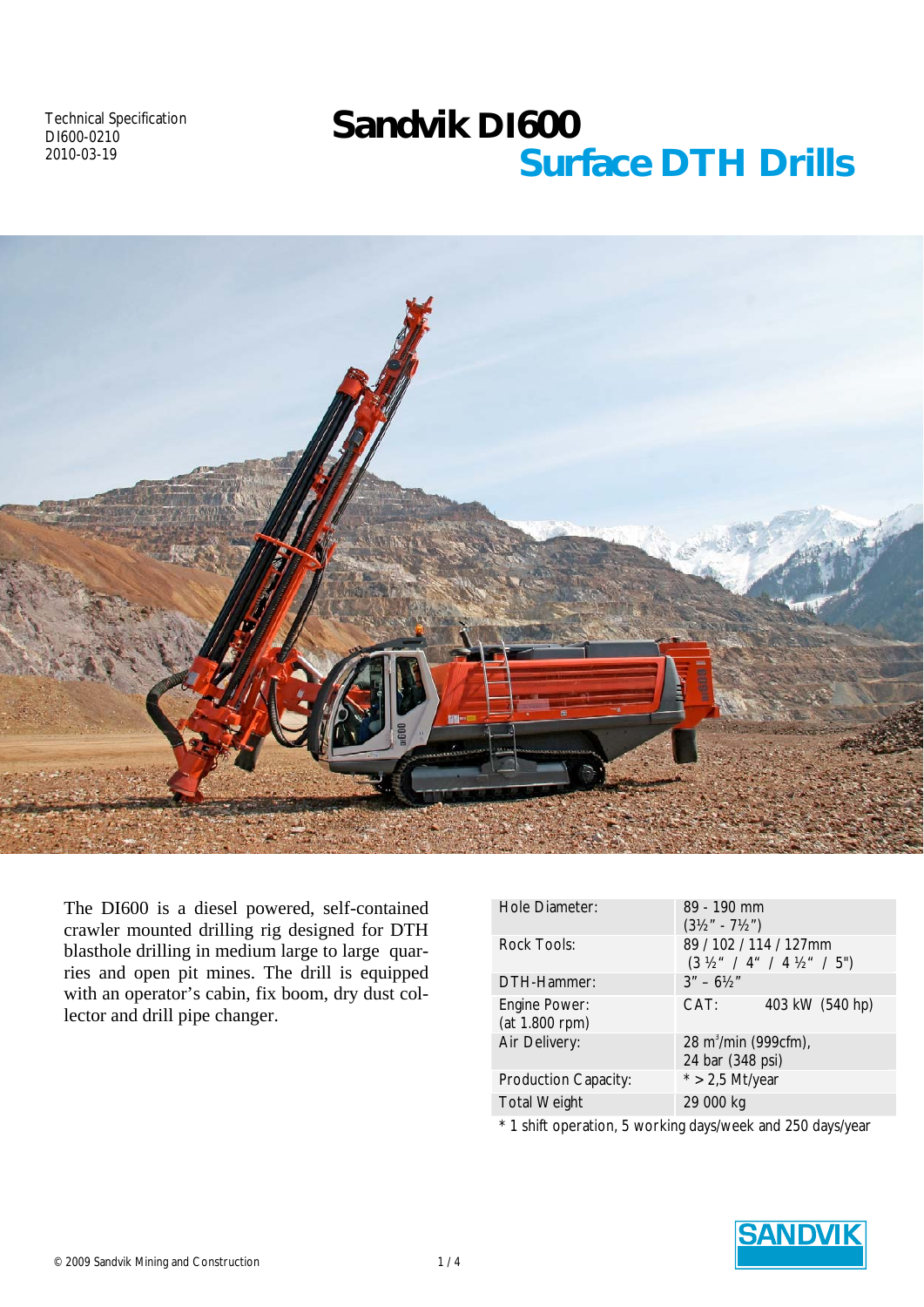Technical Specification DI600-0110 2010-03-19

#### *HYDRAULIC ROTARY HEAD*

| Rotary head type              | HD rotary head                             |
|-------------------------------|--------------------------------------------|
| Drill tube diameters          | 89 / 102 / 114 / 127mm                     |
|                               | $3\frac{1}{2}$ / 4" / 4 $\frac{1}{2}$ / 5" |
| Hydromotor                    | <b>DANFOSS OMV500 EM</b>                   |
| Operating pressure            | 0-180 bar                                  |
| Rotation speed                | $0 - 100$ rpm                              |
| Rotation torque               | $0 - 4.500$ Nm                             |
|                               |                                            |
| <b>DTH-Hammer lubrication</b> | Air / oil mist                             |
| Weight                        | 385 kg                                     |

#### *FEED*

| Feed type             | Chain feed                  |
|-----------------------|-----------------------------|
| Length of feed        | 10 700 mm                   |
| Rotary head travel    | 7050 mm                     |
| Length of tubes       | 6 000 mm                    |
| Feed/pull out force   | 39 kN                       |
| Retaining centralizer | w. centering and uncoupling |
| Feed extension travel | 1500 mm                     |
| Feed swing            | $-30/ + 30^{\circ}$         |
| Feed tilt             | $20 - 66^{\circ}$           |
| Weight                | 3950 kg                     |

#### *ROD CHANGER*

| Rod changer type                           | Carousel                       |
|--------------------------------------------|--------------------------------|
| Storage capacity 89-102 mm<br>114mm/127 mm | $6+1$ pipes<br>$5+1/4+1$ pipes |
| Tube length                                | 6000 mm                        |
| Max. hole length                           | 42 m (7x6 m)                   |
| Weight without rods                        | 450 kg                         |

#### *BOOM*

| Boom type                 | Fix               |
|---------------------------|-------------------|
|                           |                   |
| Boom lift                 | $+40/-20^{\circ}$ |
| Boom swing (left/right)   | $+0/-30^{\circ}$  |
| Drilling coverage on flat | $0.7 \text{ m}^2$ |
| Collaring height          | $+0.7$ /-2.7 m    |
|                           |                   |

### *CARRIER*

| Track type            | D4             |
|-----------------------|----------------|
| Grouser plate width   | 430 mm         |
| Ground contact length | 2 823 mm       |
| Ground pressure       | 1.2 $kg/cm2$   |
| Ground clearance      | 375 mm         |
| Oscillation angles    | $+/-5^\circ$   |
| <b>Tramming force</b> | 180 kN         |
| Tramming speed        | 0-2/0-3,5 km/h |

# *Sandvik DI600*

#### *POWERPACK*

| Engine type              | CAT C15 or                                         |
|--------------------------|----------------------------------------------------|
| Number of cylinders      | 6                                                  |
| Engine output            | 403 kW/ 1800 rpm or                                |
| <b>Transmission type</b> | Gear box                                           |
| Hydraulic pumps          | Variable/gear                                      |
| Screw compressor type    | GHH CF, double stage                               |
| Air flushing capacity    | 28 $m3/min$                                        |
| Flushing air pressure    | 24 bar                                             |
| Air cleaner              | 2 pcs, dry type with ejector<br>and safety element |
| Fuel tank                | 9001                                               |
| Fuel saving system       | Standard                                           |
| Weight                   | 2550 kg                                            |
|                          |                                                    |

#### *HYDRAULIC SYSTEM*

Filtration rate 10 micron Cooling capacity up to +52°C ambient Hydraulic oil tank 400 l Shank lubrication device OE370

#### *CONTROL SYSTEM*

| Type               | Hydraulic/electric |
|--------------------|--------------------|
| Collaring system   | Standard           |
| Antijamming system | Hydraulic/electric |
| Voltage            | 24 VDC             |

#### *DUST COLLECTOR*

| Dust collector type      | <b>HXL 900</b>                                      |
|--------------------------|-----------------------------------------------------|
| Capacity/vacuum          | 82 m <sup>3</sup> /min at 1000 mm va-<br>cuum $H2O$ |
| Filter elements/material | 36 pcs/fiber                                        |
| Total filter surface     | 43,2 $m2$                                           |
| Hydraulic motor output   | 20 kW                                               |
|                          |                                                     |
| Movable suction head     | Standard                                            |
| Weight                   | 500 kg                                              |
|                          |                                                     |

## *CABIN*

| Cabin type               | LK 100                                  |
|--------------------------|-----------------------------------------|
| Certificates             | F.O.P.S. and R.O.P.S.                   |
| Noise level in the cabin | 81 dB (A)                               |
| Controls                 | Drilling and tramming                   |
| Heaters and AC           | Standard                                |
|                          |                                         |
| Seat                     | Multiposition                           |
| Vibration dampening      | Standard                                |
| <b>Windows</b>           | Safety laminated, tinted,<br>with wiper |

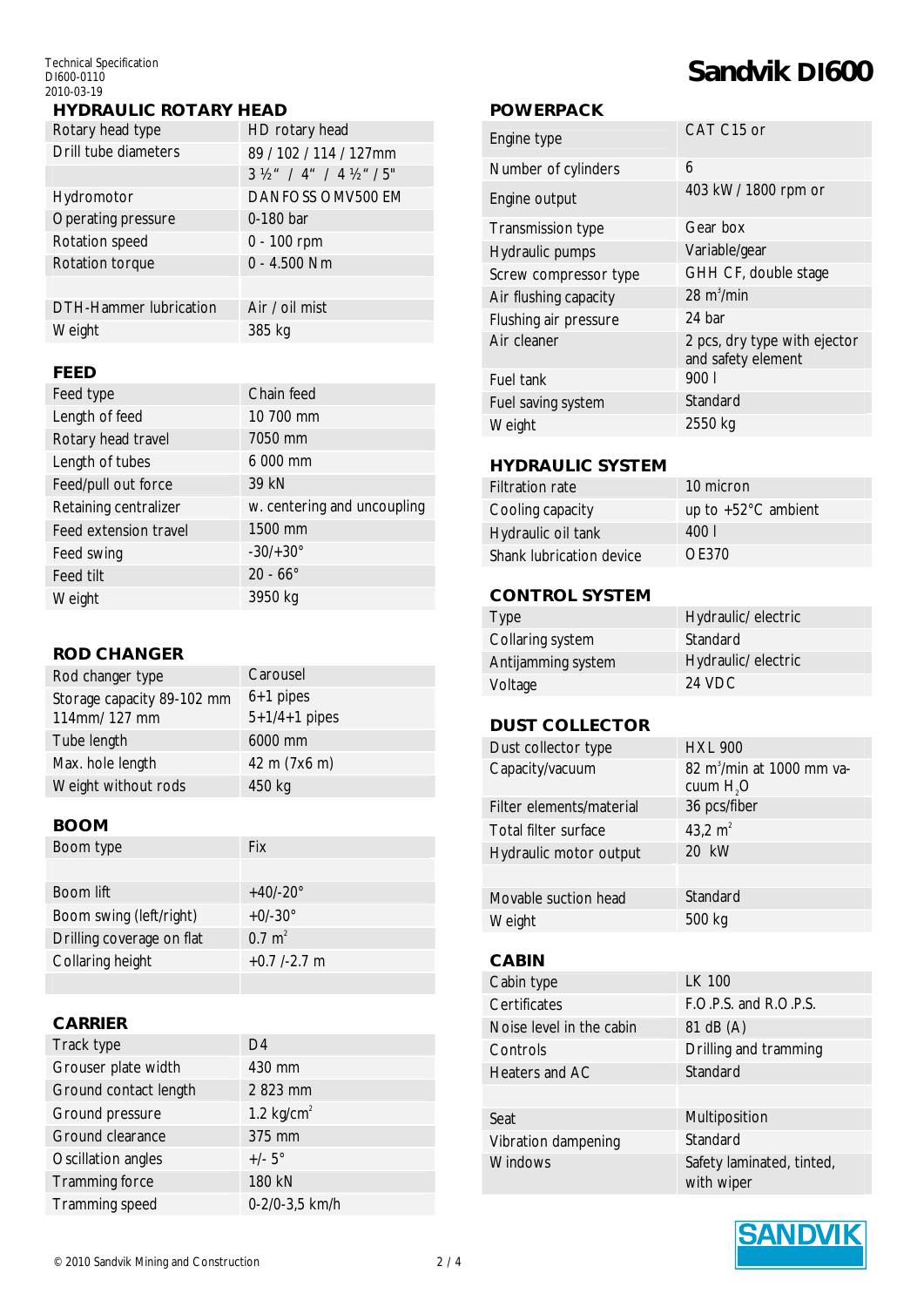#### Technical Specification DI600-0110 2010-03-19

### *STANDARD COMPONENTS*

| Rotary head                                               | HD rotary head                                            |          |
|-----------------------------------------------------------|-----------------------------------------------------------|----------|
| Feed                                                      | Chain feed                                                |          |
| Rod changer                                               | Carousel type                                             | Τ        |
| <b>Boom</b>                                               | Fix                                                       |          |
| Carrier                                                   | D4, oscillating                                           |          |
| Powerpack                                                 | Diesel driven, hydraulic pumps<br>and on board compressor |          |
| Hydraulic system                                          | Load sensing and open center                              |          |
| Control system                                            | Hydraulic/ electric                                       |          |
| Operator's cabin                                          | LK 100                                                    | А<br>D   |
| Dust collector                                            | <b>HXL 900</b>                                            | 6.<br>89 |
| <b>Working lights</b>                                     | Front 4 pcs $+$ 1 pc<br>Rear 2 pcs                        | R<br>D   |
| FM radio<br>Electrick angle indicator<br>Reversing camera | With tape player<br>IS22                                  |          |

| <b>Manuals</b> | Operator and Maintenance-,          |
|----------------|-------------------------------------|
|                | Technical- and Spare parts manuals: |
|                | 1 x paper copy                      |
|                | 1 x CD-ROM (ToolMan)                |

*Sandvik DI600*

#### *THE JAWS FOR DRILL STEELS*

| Drill steel<br>type | Drill steel<br>diameter | Recommended<br>hole diameter |
|---------------------|-------------------------|------------------------------|
| <b>Tubes</b>        | 89/102 mm               | 89 - 127 mm                  |
| <b>Tubes</b>        | 114 mm                  | 127 - 140 mm                 |
| <b>Tubes</b>        | $127 \text{ mm}$        | 140-190mm                    |
|                     |                         |                              |

# *ADJUSTMENT INFORMATION FOR DELIVERY*

| Drill pipe length and diameters |                                                |  |  |  |
|---------------------------------|------------------------------------------------|--|--|--|
| $6.000$ mm                      | 20'                                            |  |  |  |
| 89, 102, 114, or127mm           | $3 \frac{1}{2}$ , 4", 4 $\frac{1}{2}$ ", or 5" |  |  |  |
| <b>Rotation motor</b>           |                                                |  |  |  |
| DANEOSS OMV500 FM               |                                                |  |  |  |

#### *SELECTION OF OPTIONS*

Tropical package for high humid ambient conditions DI600 Fuel operated heater (WEBASTO)

Bit holder basket, lockable (hole diameter has to be defined Suction hood for inclined holes

Suction hood for inclined holes, quick adjustable

Depth indicator for el. angle display (chain feed)

Angle indicator IS22ID with PC-connection for drill hole dat

Electric hydraulic oil filling pump DI600-series

Disengagement clutch for compressor (hand lever operated) Arctic package

Cabin pressure filter (pressurizer)

Sandvik central lubricator

Water / foam injection system (500 liter) DI600

Working light in engine compartment (LED-Handlamp with 5m sp

Working light in engine compartment (2 fixed halogen headlamp)

Ether starting help cartridge

Fast refueling connection (Wiggins) DI600-series

Fuel tank cap lockable Rock shield (stone protection fence to front screen) DI600

Precleaner on feed hydr. tiltable T600

Working platform (down foldable)

Bit & hammer breaking device 5" hammer

Bit & hammer breaking device 4" hammer

Bit & hammer breaking device 6" hammer

Shock absorber floating spindle Foremost DM 114 mm

Fire extinguisher system Ansul DI600-series

Fire extinguisher system to be mount on working platform

Electric filling pump for refuelling DI600-series

Windshield for compressor controls Drill pipe thread greasing system DI600-series Hydraulic test station DI600-series Jump start device (high current el. socket) CUMMINS QSX 15 diesel engine instead of CAT C15 Drill pipe magazin diameter 102mm (6+1) DI600 Drillpipemagazin diameter 89mm (6+1) DI600 Drillpipemagazin diameter 114mm (6+1) DI600 Drillpipemagazin diamter 127mm (4+1) DI600 Flashing beacon Antijamming device Radio with CD-MP3 player Additional Foam Canister 25L First service kit DM 89 First service kit DM 102 First service kit DM 114 First service kit DM 127 Filter set for 2000 h 1 set of extra manuals Security+ Gold